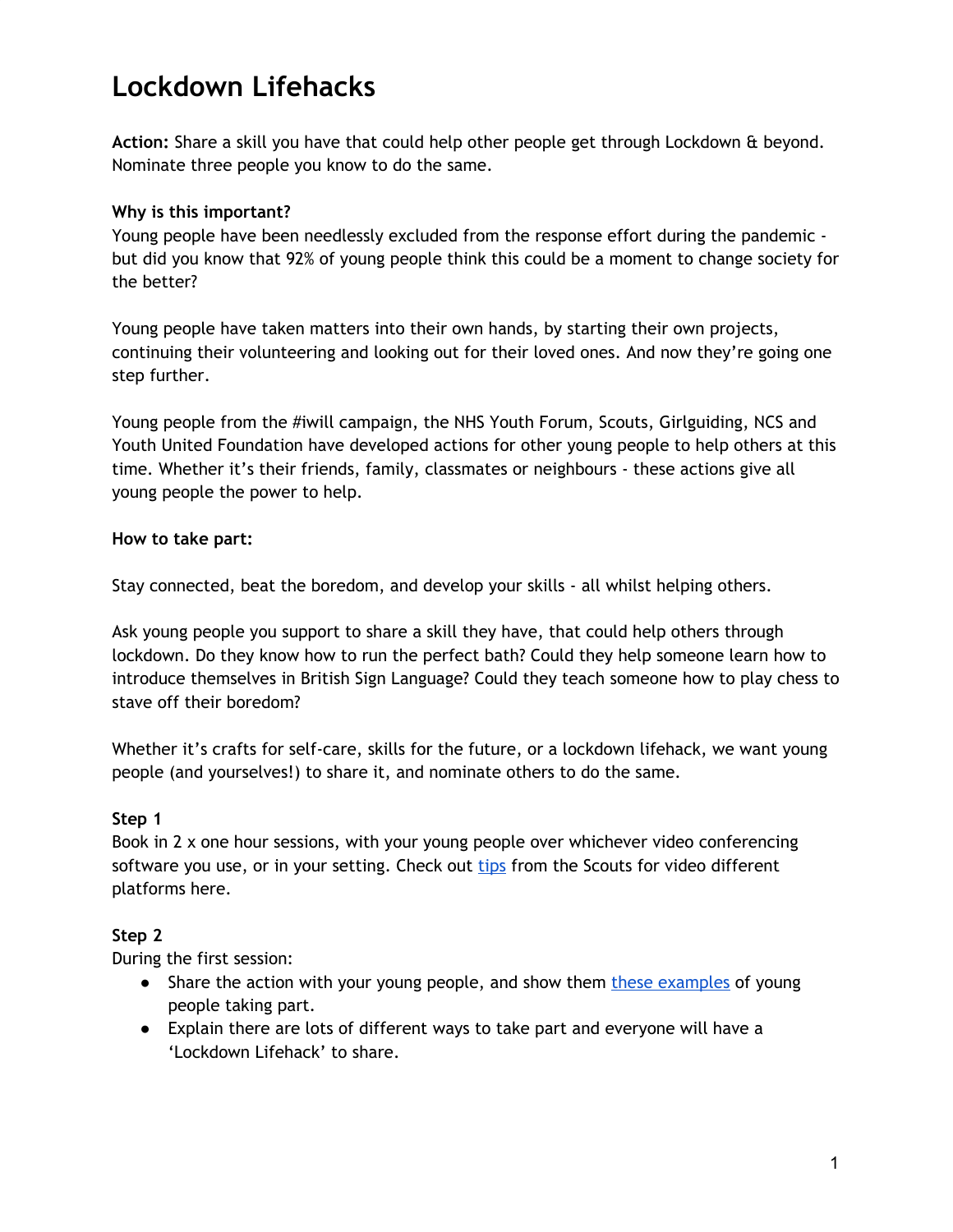- Ask the young people to think about skills they could share that would help other people through lockdown and beyond. There is a sample skill list created by young people on p3 if useful.
- Once they've had a think, ask them to share with the group what skill they want to share. If they can't decide or don't know, ask the rest of the group to help them.
- Show them all the different ways they could go about sharing their skill by showing this slide [here.](http://powerofyouth.iwill.org.uk/wp-content/uploads/2020/07/IMPACT-REPORT-HISTORIANS-1.png)
- Ask them to pick a way to share their skill and spend the next 30 minutes designing or creating their Lockdown Lifehack.
	- They're welcome to go away and come back.
- When they come back, ask them to share as far as they've got with the group.
- This session ends here.
	- $\circ$  The group are tasked with going away and finishing their Lockdown Lifehack and bringing it back to share at the next session.

## **Step 3**

During the second session:

- Ask everyone to share their Lockdown Lifehack with the group.
- Take a look at these Skills by Skillsbuilder and discuss with the group if they think their Lockdown Lifehacks help develop any of these?
- Ask the young people who they felt about sharing a skill that could help others at this time.
- Show the young people the different ways you can share their Lockdown Lifehacks more widely, to help more people:
	- By sharing them with [iwillambassadors@stepuptoserve.org.uk,](mailto:iwillambassadors@stepuptoserve.org.uk) so they will be featured on the Power of Youth website.
	- $\circ$  By sharing them on social media (either on their own if age appropriate, or on your organisation/ unit/ programme's social media), using the hashtag #LockdownLifehack, so they can help more followers.
	- $\circ$  If your young people are keen to share their Lockdown Lifehacks more widely, make sure any sharing follows your organisation's safeguarding policies.

## **Step 4**

● Let us know you took part by writing, sending photos or videos to [iwillambassadors@stepuptoserve.org.uk](mailto:iwillambassadors@stepuptoserve.org.uk) so we can celebrate your work!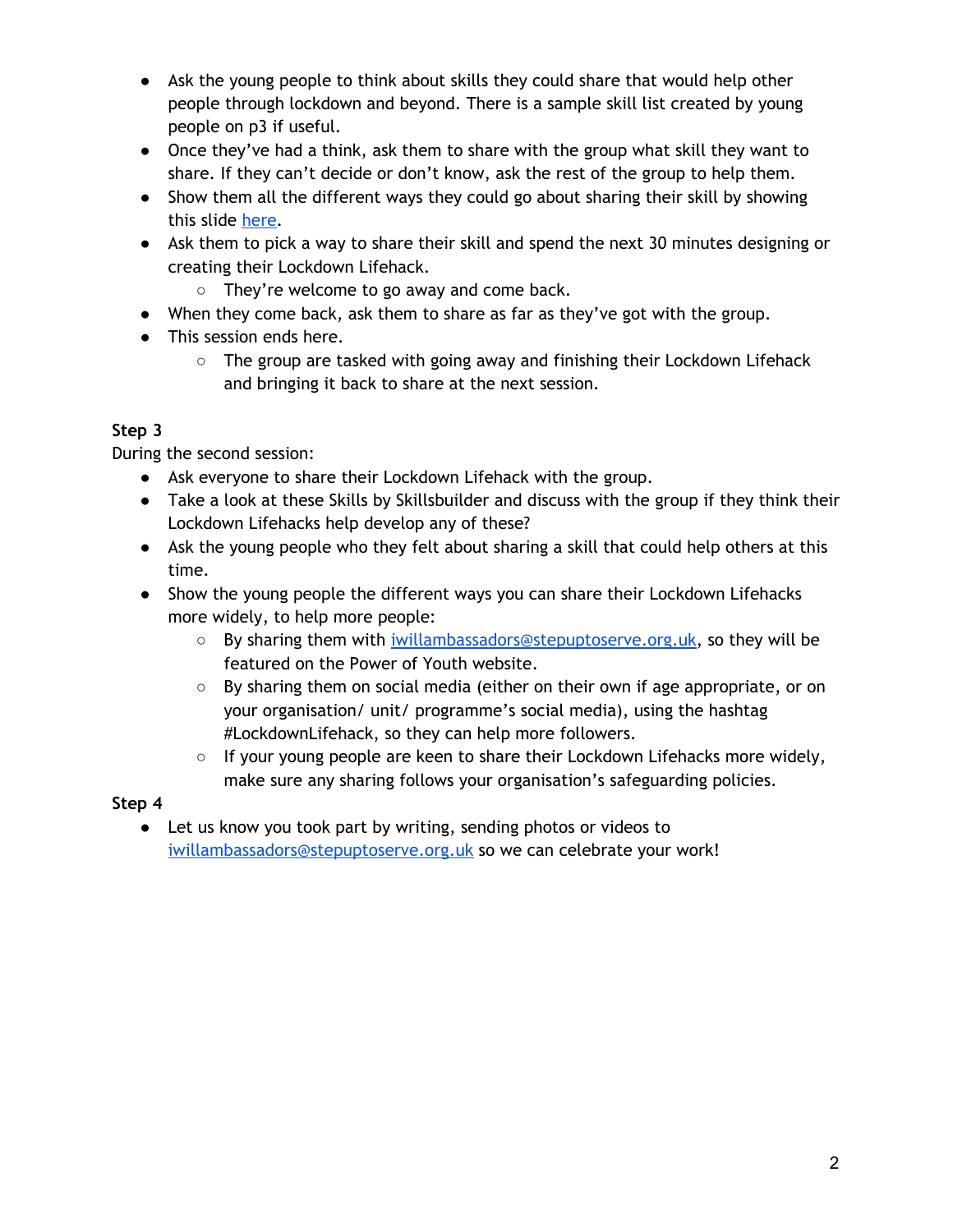## **Sample Skill List**

### **Helping others out:**

### **Ways to help others:**

How to change a nappy How to listen to someone sharing their feelings How to make a face mask How to collect a prescription for someone else Cooking for others How to make a thank you card How to put together a care package How to help someone having a panic attack CPR/ first aid

### **Tips for self-care** Cooking Baking Mindfulness/meditation Yoga Hair/beauty Create MH toolkit

### **Sharing skills for the future:**

Public speaking Debating Coding BSL Languages

### **Boredom-busters:**

**Crafts** Origami Crochet Knitting Sewing DIY Drawing/painting DIY playdough/slime

### **Other**

Dancing